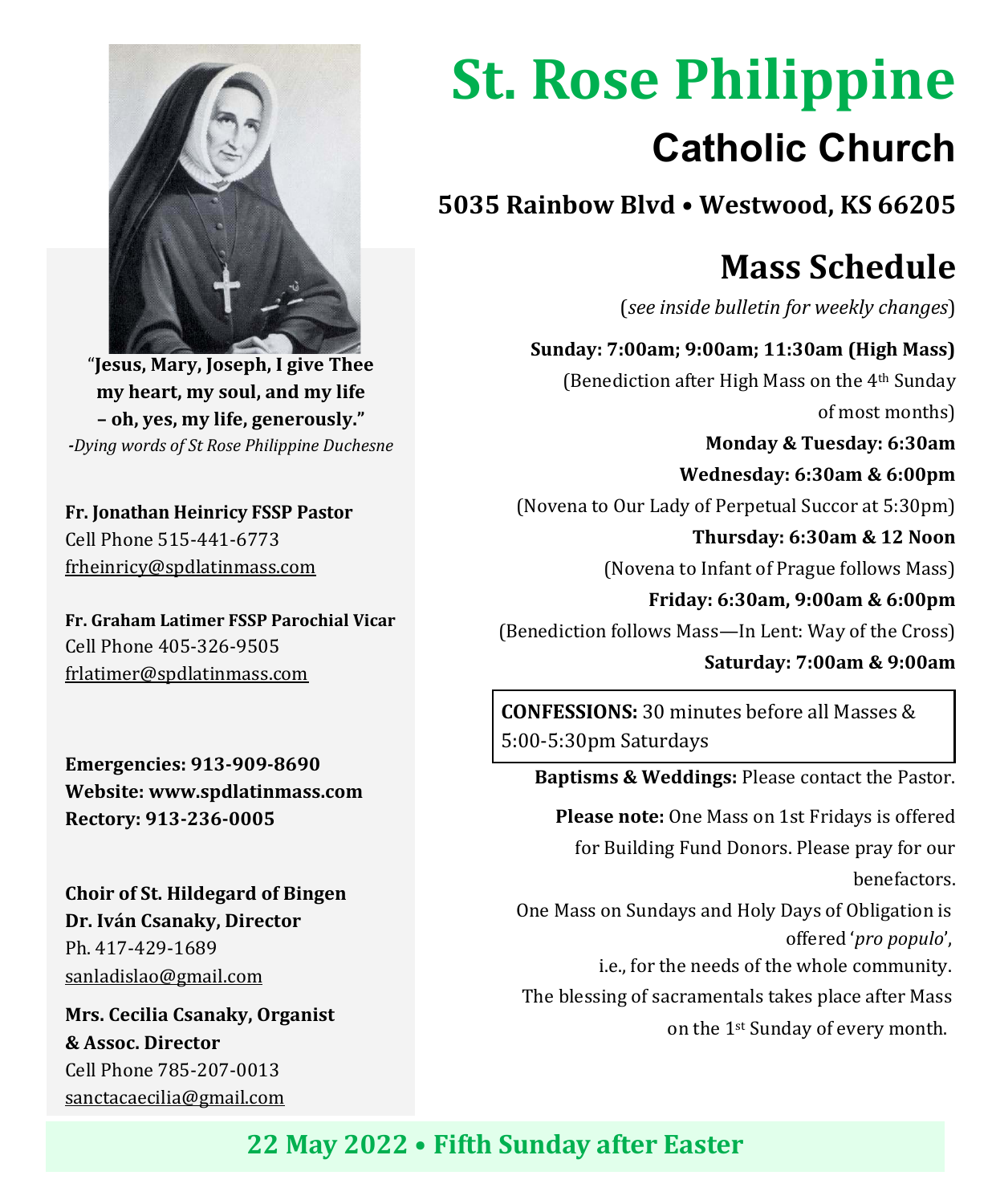#### **LAST WEEK'S COLLECTIONS (MAY 15):**

1st Collection: \$6779.25+3497.00 2nd Collection (Building Fund): \$48.25 OLG Seminary: \$50.00 Families in Need: \$270.00+30..00 Bldg. Fund Pledges: \$1239.07+1610.01

**COLLECTION COUNT CREW: Today:** Ron Occhiogrosso, Chad Underwood, Zane Williamson, Jakob Pollard; **Next Sunday:** Terry Sercer, Jack O'Toole, Rob Heschmeyer

**COFFEE & DONUTS: Today: 7:00am:** Strange Family **9:00am:** Titcomb Family **11:30am:** Ryan Strotkamp et al.**; Next Sunday: 7:00am:** Fladung Family **9:00am:** Roe Family **11:30am:** Lowrance Family

**USHERS TODAY: 7:00am:** Kevin Fogarty **9:00am:** John Roe **11:30am:** Jacob Christensen

#### **WEEKLY CALENDAR MAY 22-29**

**Sunday, May 22–7:00am, 9:00am & 11:30am:** Fifth Sunday after Easter **Monday, May 23-6:30am:** Feria in Paschaltide **Tuesday, May 24-6:30am:** Feria in Paschaltide **Wednesday, May 25-6:30am & 6:00pm:** Vigil of the Ascension; Comm. St Gregory VII **Thursday, May 26-6:30, 12:00 noon, & 7:00pm:** Ascension of the Lord **Friday, May 27-6:30am & 6:00pm:** St. Bede the Venerable, Confessor & Doctor **Saturday, May 28-7:00am & 9:00am:** St Augustine of Canterbury, Bishop & Confessor **Sunday, May 29–7:00am, 9:00am & 11:30am:** Fifth Sunday after Easter

**Altar & Rosary Society** Mrs. Jody Nelson: Ph. 913-530-6801 or email: nelsonksmj@gmail.com

**The Knights of the Altar** (Boys 7-18yrs) meet after Mass on 1st & 3rd Saturdays. Contact: Fr. Latimer

**Choir of St. Hildegard of Bingen** meets Wednesdays 7:00pm—9:00pm. Contact: Dr. Iván Csanaky.

**Men's Schola Cantorum of St. Benedict of Nursia** meets Sundays 10:45am—11:25am. Contact: Dr. Iván Csanaky.

**The Girls' Choir** sings on 1st and 3rd Saturdays at the 9:00am Mass, September through May. Practice is at 8:00am. Contact: Mrs. Cecilia Csanaky.

**The Youth Group (14-18yrs)** meets on the 2nd & 4th Saturday of each month at 5pm at the church. Contact: Fr. Heinricy

**The Legion of Mary** Adults: Fridays at 7:00pm. Contact: Christine Funk 913-728-2310. Junior: Thursdays at 7:20am. Contact: Raegan Ratterman 816-726-3416.

**The League of Tarcisians**, an association of youth promoting devotion to the Sacred Heart, meets every 1st Friday after the 9am Mass.

**Youth Catechism** is offered Sunday at 10:15am. Contact: Tony & Christine Funk 913-728-2310. (provided by the Legion of Mary)

**Little Flowers Girls Club** for girls of the parish ages 5-11. 1st Saturdays. Contact: Erin Maher email: spdlittleflowers@gmail.com; Ph. 913-209-8970 (provided by the Legion of Mary)

**The St Monica Prayer Group** meets Thursdays after the 12 noon Mass. The Rosary is prayed for the conversion of non-Catholic or lapsed family members.

**Rosary for Church and Nation** is prayed Thursdays following the noon Mass.

**2nd Friday of each Month—Rosary at Women's Health Abortuary** (4840 College Bvld., Leawood, KS) at 10:30am.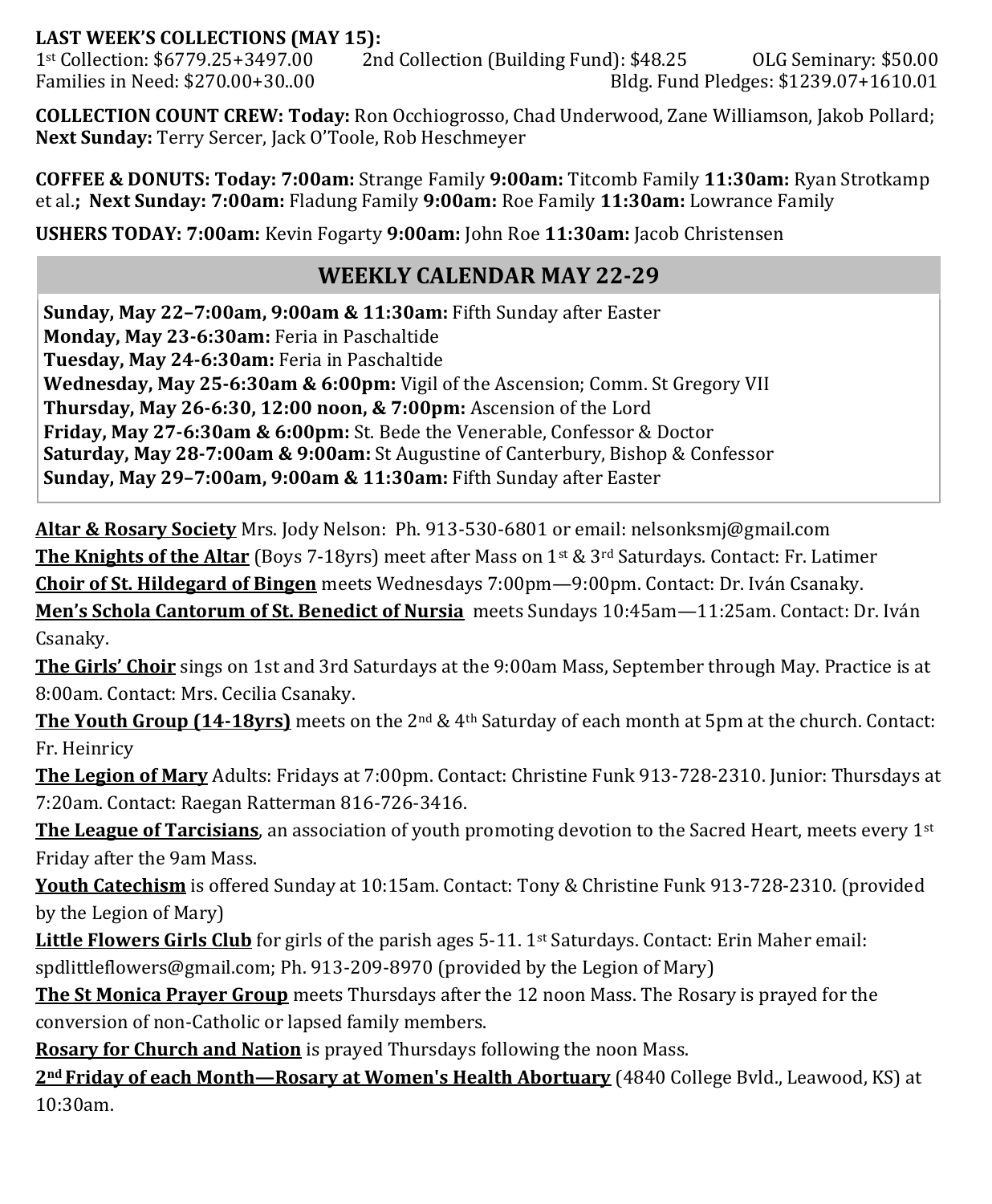**SCHEDULE CHANGE:** Beginning this week, we will no longer have a Mass at 9:00am on Fridays except for First Fridays. On First Fridays of each month there will still be three Masses (6:30am, 9:00am, & 6:00pm). The St. Monica prayer group will be combined with the Rosary for Church and nation after the Thursday noon Mass.

**PRIESTLY ORDINATIONS:** On Friday, May 27, 10:00am, seven deacons will be ordained to the priesthood for the Priestly Fraternity of St. Peter in Lincoln, Nebraska. Fr. Heinricy will be away on Friday to attend the ordinations. Please pray for those to be ordained, including Deacons Kent Grealy and David Ramirez who served at our parish.

**ASCENSION THURSDAY—MAY 26:** Mass times: 6:30am, 12 noon, and High Mass at 7:00pm. In this diocese there is NOT an obligation to attend Mass on this great feast day.

**VISITING PRIEST:** Next weekend we will welcome Fr. Zachary Akers, FSSP, director of development for the North American Province.

**SPECIAL MASS OFFERED BY NEWLY ORDAINED PRIEST:** Deacon Cidrian Cortes, FSSP, who will be ordained to the priesthood on May 27, will be visiting our parish and offering a High Mass on Thursday, June 2, at 7:00pm.

**CORPUS CHRISTI PROCESSION:** Weather permitting, on Corpus Christi Sunday, June 19, we will have a procession through the neighborhood to our north following the 11:30am Mass. All are encouraged and welcome to come for the Mass and/or to accompany our Eucharistic Lord in procession. It will be just over a mile long.

**JUNIOR HIGH & HIGH SCHOOL GRADUATION:** On Saturday, June 4, we will celebrate our eighth and twelfth grade graduates at the 9:00am Mass with a reception following Mass.

Please contact Celine Calovich (913) 268-8093 with your graduate's grade and name of school or curriculum from which they will be graduating.

The Altar and Rosary Society will be providing all of the sandwich ingredients which we will assemble after the 9:00am Mass on First Friday, June  $3<sup>rd</sup>$  (during the Tarcisians meeting). The rest of the meal will be a potluck, so please bring a side to share. There will be cake as well, also provided by the ARS. All are invited to share in this time of fellowship and fun. Please RSVP to Jodi Nelson (nelsonksmj@gmail.com) so that there will be plenty of sandwiches and cake for everyone.

**PARISH PICNIC—MARK YOUR CALENDAR:** The parish picnic will be held on Saturday, August 20. More details to come.